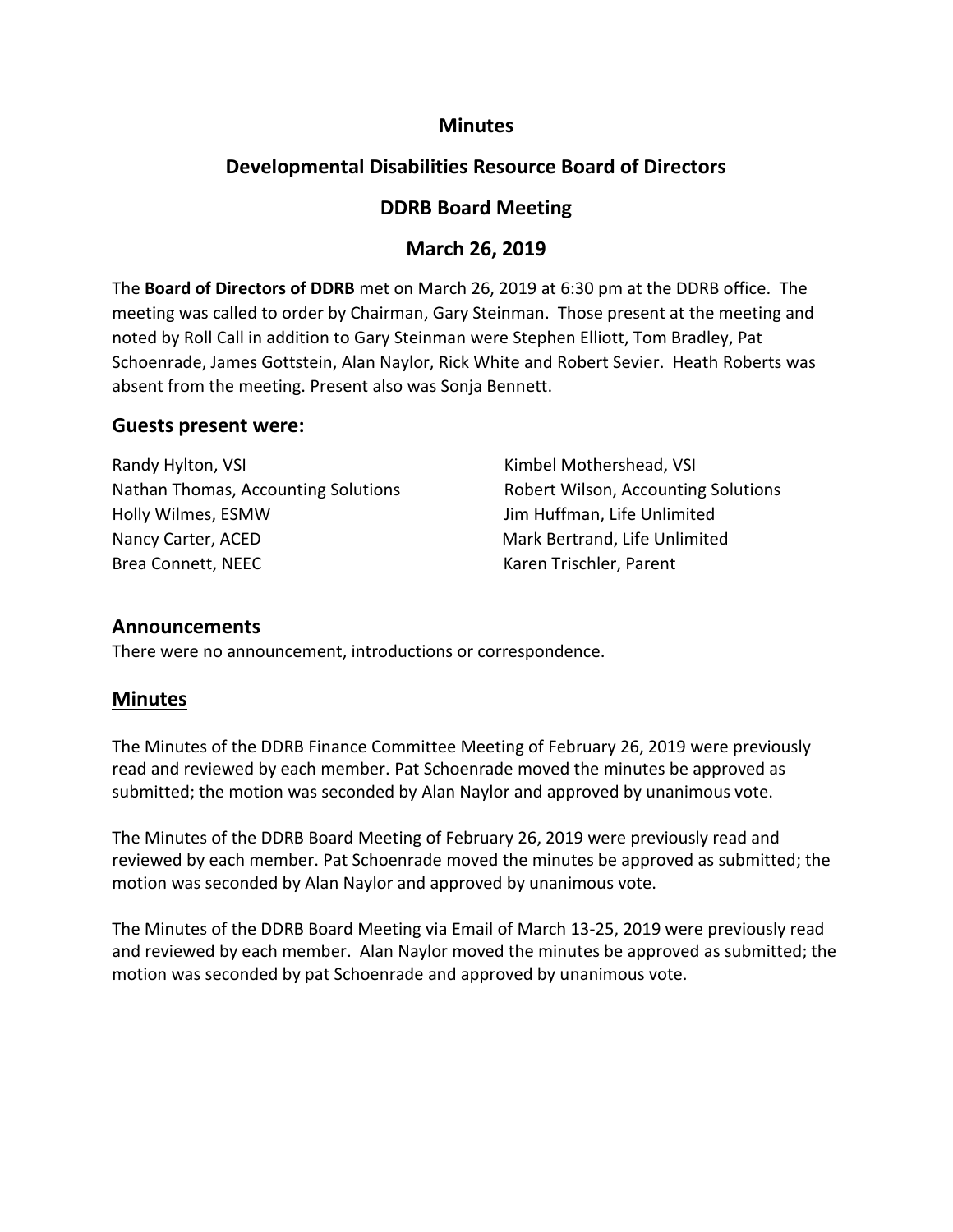#### **Financial Report**

Tom Bradley, Treasurer provided the following Financial Report for Year-to-Date February 2019.

| <b>DDRB P&amp;L YTD to Date February YTD</b> |                          |
|----------------------------------------------|--------------------------|
| Total Income =                               | \$4,439,083.92           |
| Total Expenses =                             | \$533,509.49             |
| Net Income $=$                               | \$3,905,574.43           |
| <b>DDRB Balance Sheet February YTD</b>       |                          |
| Total Checking & Savings =                   | \$8,609,333.74           |
| Total Fixed Assets =                         | <u>\$1,917,004.37</u>    |
| Total Assets =                               | <u>\$10,526,338.11</u>   |
| <b>Total Liabilities=</b>                    | $\frac{5}{9}$ 4,319.94   |
| Total Fund Balance =                         | \$6,616,443.74           |
| Net Income $=$                               | <u>\$3,905,574.43</u>    |
| Total Equity =                               | <u>\$10,522,018.17</u>   |
| Total Liabilities and Equity =               | <u>\$10,526,338.11</u>   |
| TCM P & L Year to Date February YTD          |                          |
| Total Income =                               | \$.<br>592,189.79        |
| Total Expenses =                             | <u>\$_</u><br>293,003.78 |
| Net Income =                                 | \$<br>299,186.01         |
| <b>TCM Balance Sheet February YTD</b>        |                          |
| Total Checking & Savings =                   | \$2,703,727.87           |
| Total Assets =                               | \$2,703,272.87           |
| Net Income =                                 | \$ 2,703,727.87          |
| Total Liabilities and Equity =               | <u>\$2,703,272.87</u>    |

**RECAP** of Investments – February 28, 2018 DDRB Long Term Reserves Investment: Total Balance = \$3,166,000.00 Short Term Operating Reserves: Total Balance = \$3,934,000.00 DDRB Interest Earned YTD = \$3978.00

#### **TCM** Long-Term TCM Reserves Investment: Total Balance= \$2,225,000.00 TCM Interest YTD = \$8,681.63

## **Administrative Directors Report**

Sonja reported that spring maintenance items including HVAC and Roof inspections would be scheduled in April and May. She also reported that a large pot hot in the parking lot of Kent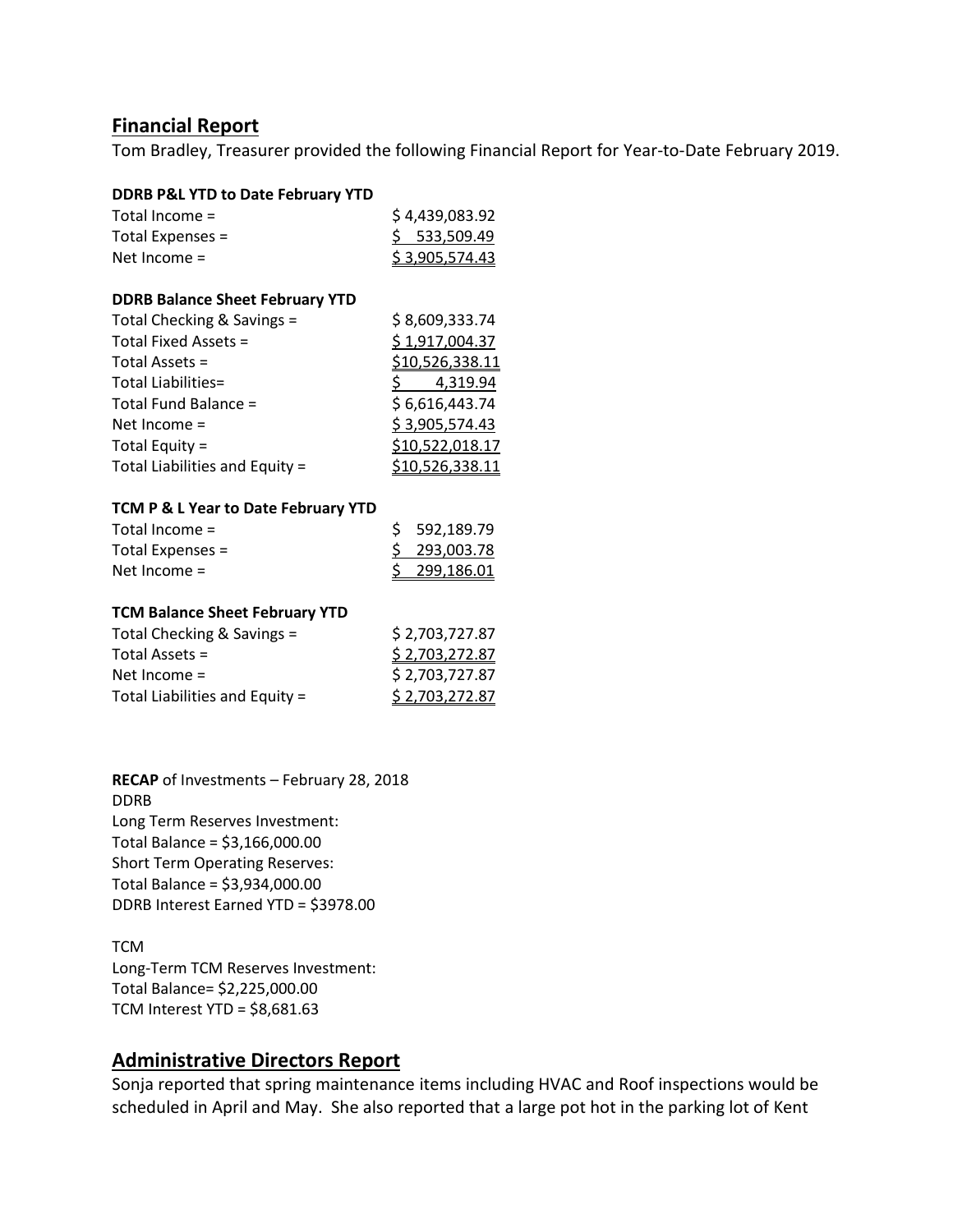Street had been repaired by Jason Kuhlman as the weather had permitted to reduce the likelihood of worsening.

## **Executive Committee**

Gary Steinman reported that realtor says that Sherwood House offer which had previously been approved had been cancelled by the potential buyer due to the termite and mechanical inspections. The termite issue will need to be addressed quickly and referred to the Board Owned Property Committee. Additionally, the items noted in the mechanical inspection had been referred to the Board Owned Property Committee and at the least will require disclosure.

## **Nominating Committee**

Per the By-Laws he appointed a Nominating Committee for the purpose of nominating and electing officers for 2019. Gary Steinman assigned Steve Elliott, Robert Sevier and Rick White to that committee and asked Steve to chair. Nominating Forms were provided to each member with a request to return to Steve.

The Nominating Committee put forth the following recommendation as officers for 2019 based on the recommendation of all board members:

| Chairman:      | Gary Steinman         |
|----------------|-----------------------|
| Vice Chairman: | <b>Heath Roberts</b>  |
| Secretary:     | Stephen Elliott       |
| Treasurer:     | <b>Thomas Bradley</b> |

Robert Sevier motioned the recommended slate of officers be approved by the board which was seconded by Rick White. All members present voted unanimously to approve the slate of officers as recommended by the Nominating Committee.

Gary advised that Committee Assignments would be announced at the April meeting.

#### **Finance Committee**

Tom Bradley advised that the Finance Committee had met with Nathan Thomas and Robert Wilson of Accounting Solutions and been presented the 2018 DDRB Audit Report. The Finance Committee approved the Audited Financial Report and has recommended it for review and approval to the full board. He introduced Nathan and Rob who presented the report to the board. The Auditor's opinion is that the statement fairly and accurately represents, in all material respects, the financial position of the Board. The net result for 2018 is an increase in net position of \$1,116,367. This compares with an increase in net position of \$912,581 in 2017. Program expenditures were consistent year over year. A full copy of the report is attached to these minutes for the file. Steve Elliott motioned the board to approve the 2018 Audited Financial Statements with a second from Gary Steinman. The members present voted unanimously to approve and accept the report. Gary requested that Tom present a copy of the report to the Clay County Auditor as well as a copy made available to the public on the DDRB website.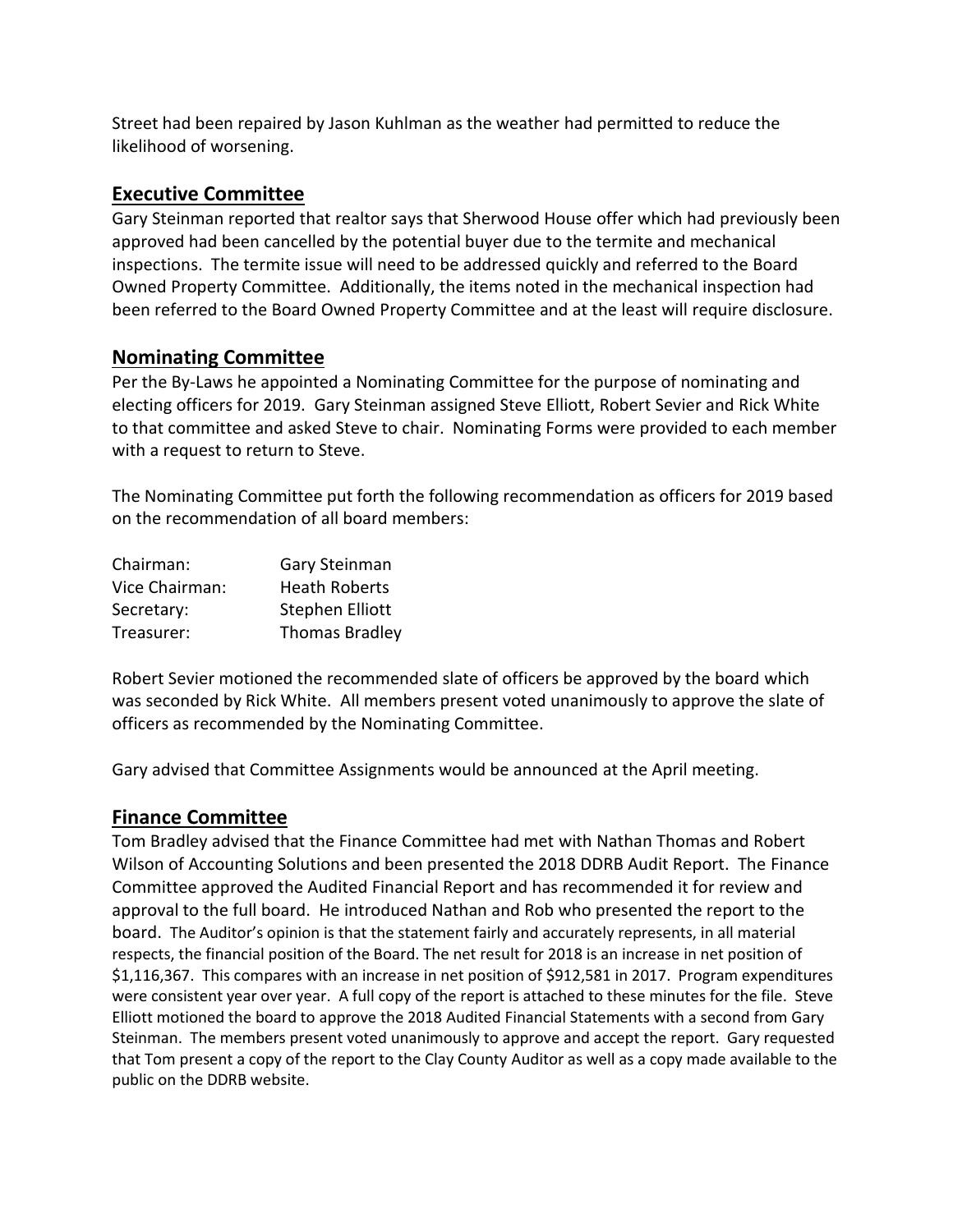Tom Bradley advised that the Finance Committee had reviewed a request from Life Unlimited regarding their "new group homes project" to alter the original plan from two (2) new homes and one (1) remodel with a total grant of \$910,000. Life Unlimited has built two (2) new homes with the final payment on the second home pending final receipts. These homes replace the Flora and Sherwood homes. Life Unlimited has requested the remaining funds of approximately \$321,000 to be allocated to a third new home and not a remodel which will replace the Northland House. The Finance Committee is recommending this request to the board. Steve Elliott motioned that the board allow the remaining \$321,000 be allocated for a third new home instead of a remodeled home. The members presented voted in unanimous favor of this change.

#### **Services Committee**

Pat Schoenrade introduced Nancy Carter with the UMKC ACED Program for an update on the first session of the education program for adults. Nancy reported that the program had been held on the campus at Northwest Missouri State University Innovation Campus. The location proved to be ideal. She reported that they had hoped for 25 students and actually registered 28 students. They offered 12 classes for six (6) weeks each for four (4) hours on a Saturday. They hired seven (7) teachers and student aids. Each student was evaluated prior to enrollment and the outcomes for each student are in process. Nancy felt the program was a success and looking forward to the fall program which starts after Labor Day. She did say that next year she hoped we would be able to add a summer program and include field trips as a part of the curriculum.

## **Board Owned Property Committee**

Alan Naylor provided the following report on the two outstanding issues from this committee.

#### **Liberty House Easement**

Alan advised we are waiting on the recorded copy of the agreement from Star Development and an approximate date they plan to start the project. Updates will be made as they are available.

#### **Kent Street Parking**

Alan advised that he had met with Barney Hite the owner of the RJ Wholesale and the property on Sutton. Mr. Hite expressed an interest in working with the board to develop the property for additional parking. Alan advised he thought the cost of a parking lot project would cost at the minimum \$300,000. This property holds the best opportunity and convenience of location. Alan said the committee will pursue further.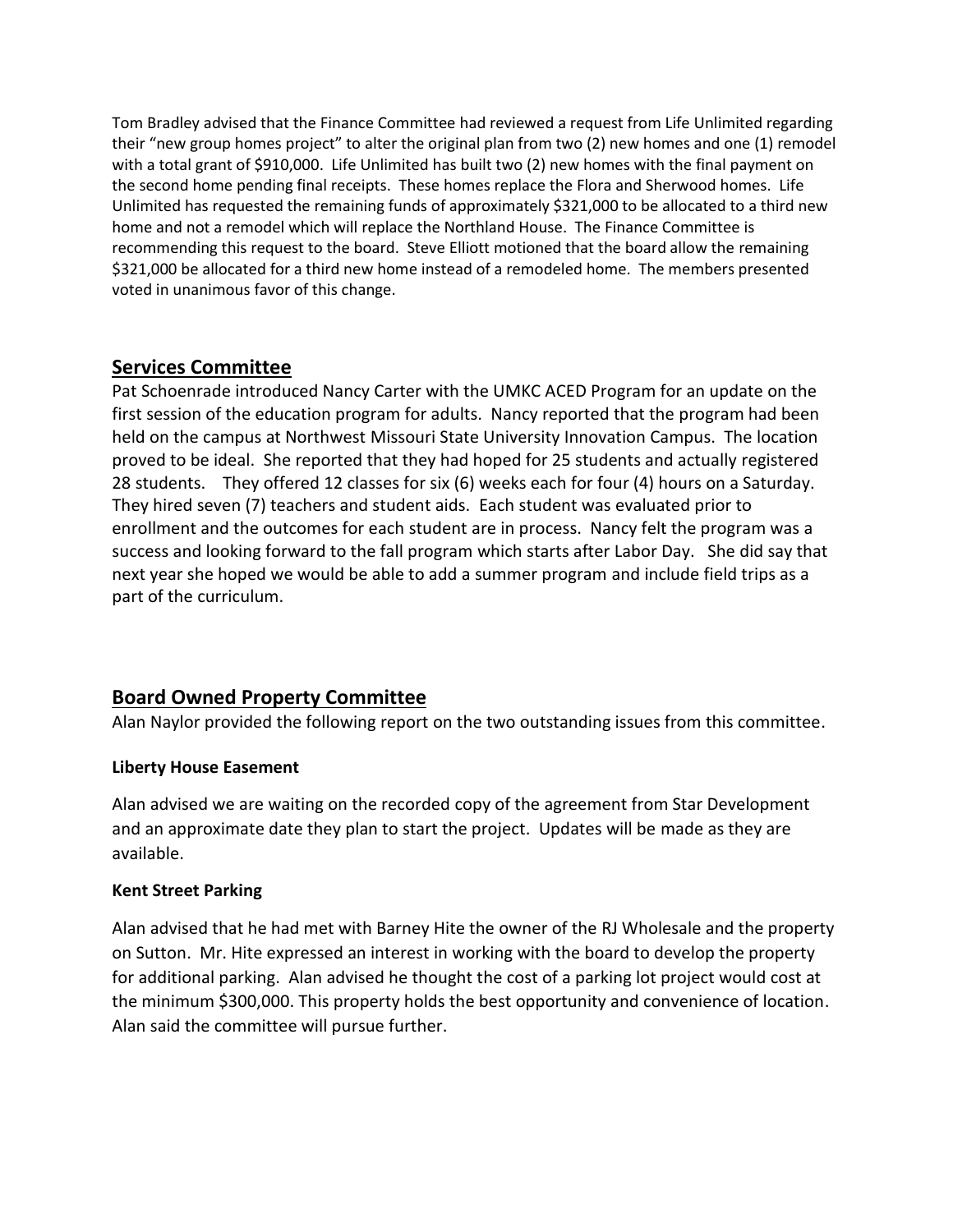#### **Sherwood House**

Alan advised that he would pursue the issues disclosed in the inspection at Sherwood House including the termites and report back to the board.

#### **Northland House**

Alan reported that Ryan Hicks with Life Unlimited had contacted him regarding a mold issue that had been discovered in the "apartment/live-in quarters" at Northland House. No one has lived in the apartment for some time. Apparently, some sort of water leak had gone undetected as reported previously when the board approved removing all the flooring. Since then, mold had been discovered resulting in all the residents being moved from Northland House to Hampton House. Ryan is in the process of acquiring bids to address the mold remediation which appears to be limited to the lower level apartment. This could cost in excess of \$5000. Life Unlimited does not intend to move any residents back to Northland and will be working on moving all of their property and cleaning the home in the next month.

#### **Property Inspections**

The next board owned property inspections are scheduled for April 22, 2019 beginning at the Ridgeway House at 9:00am.

#### **Long Range Committee**

No report.

## **Targeted Case Management**

Anita Hartman provided a report for targeted case management. She reported that CHS has 43 full time employees and are serving 1253 consumers. There were 20 newly eligible, 2 transfers in, 2 discharges and 3 transfers out. Medicaid status for the month was 67.53% and the case load average was 1:39.7.

#### **Other Business**

**TNC Community** announced that James Landrum would be leaving the organization in June and they are searching for his replacement.

#### **Guest Comments**

**Randy Hylton with Vocational Services Inc.** said that VSI hosted First Friday Business Council Coffee held at the North Kansas City shop on March 1 with the Commissioners present. A resolution was made designating March as Disabilities Awareness Month. They will also host their annual awards banquet on June 20.

**Mark Bertrand with Life Unlimited** thanked the board for making a third new home possible. Jim Huffman said the LU had participated in the annual St. Patrick's Day Snake Parade and awarded 8<sup>th</sup> place for their float.